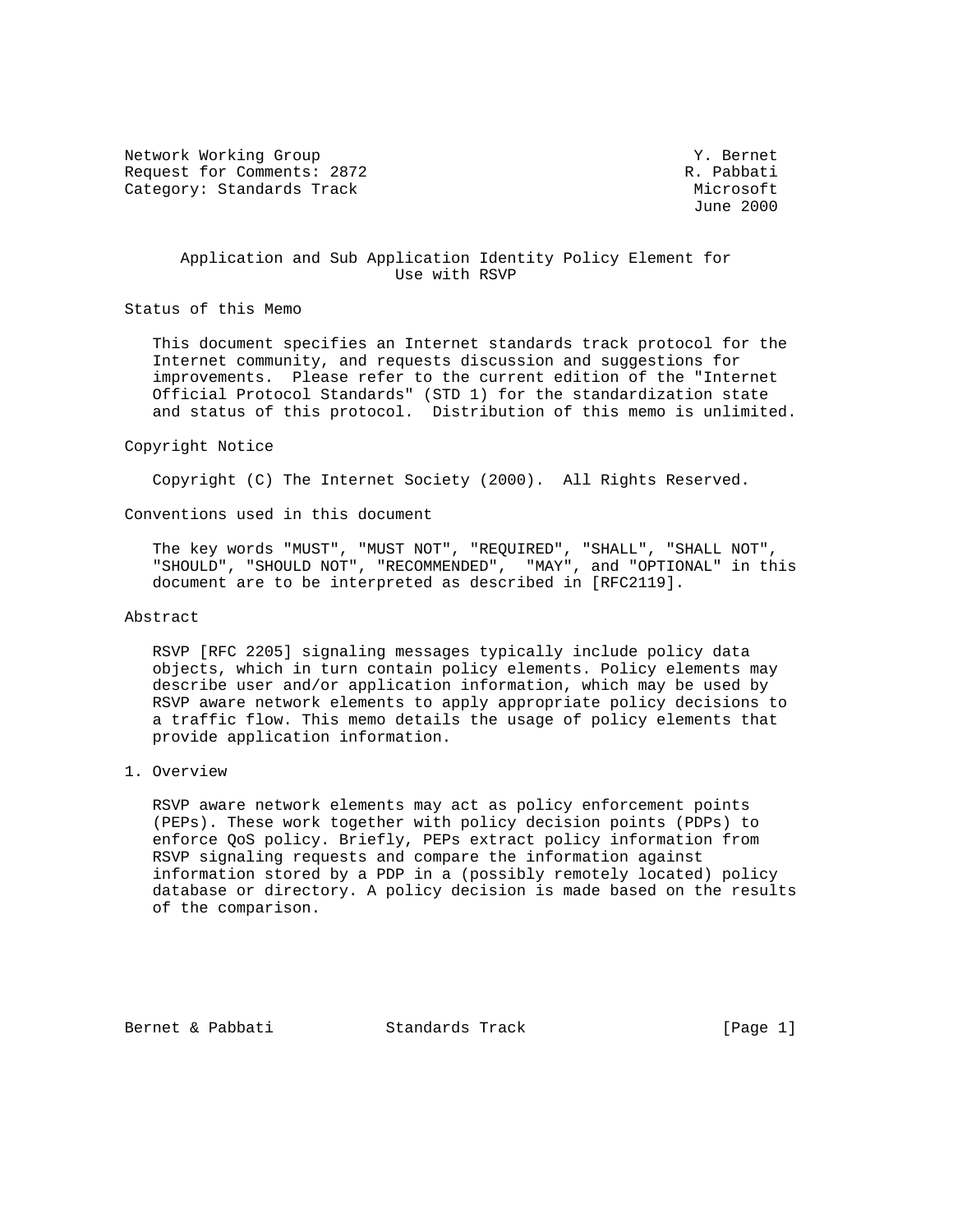One type of policy information describes the application on behalf of which an RSVP signaling request is generated. When application policy information is available, network administrators are able to manage QoS based on application type. So, for example, a network administrator may establish a policy that prioritizes known mission critical applications over games.

 This memo describes a structure for a policy element that can be used to identify application traffic flows. The policy element includes a number of attributes, one of which is a policy locator. This policy locator includes the following hierarchically ordered sub-elements (in descending levels of hierarchy):

- 1. identifier that uniquely identifies the application vendor
- 2. identifier of the application
- 3. version number of the application
- 4. sub-application identifier

 An arbitrary number of sub-application identifiers may be included in the policy locator. An example of such an identifier is 'print transaction'.

 This memo specifies the structure of the application policy element and proposes keywords for the sub-elements at each level of the hierarchy. It does not enumerate specific values for the sub elements: such an enumeration is beyond the scope of this memo.

2. Simple Application Identity Policy Element Structure

 General application identity policy elements are defined in [RFC2752]. These are policy elements with a P-type of AUTH\_APP. Following the policy element header is a list of authentication attributes.

 The first authentication attribute is of the A-type POLICY\_LOCATOR. The sub-type of the POLICY\_LOCATOR attribute is of type ASCII\_DN [RFC1779] or UNICODE DN. The actual attribute data is formatted as an X.500 distinguished name (DN), representing a globally unique identifier, the application, version number and sub-application in a hierarchical structure. The POLICY\_LOCATOR attribute contains keywords as described in section 2. For further details on the format of the POLICY\_LOCATOR attribute, see [RFC2752].

 The second authentication attribute is of the A-type CREDENTIAL. The sub-type of the CREDENTIAL attribute is of type ASCII\_ID or UNICODE\_ID. The actual attribute data is an ASCII or Unicode string representing the application name. This structure is illustrated in the following diagram:

Bernet & Pabbati Standards Track [Page 2]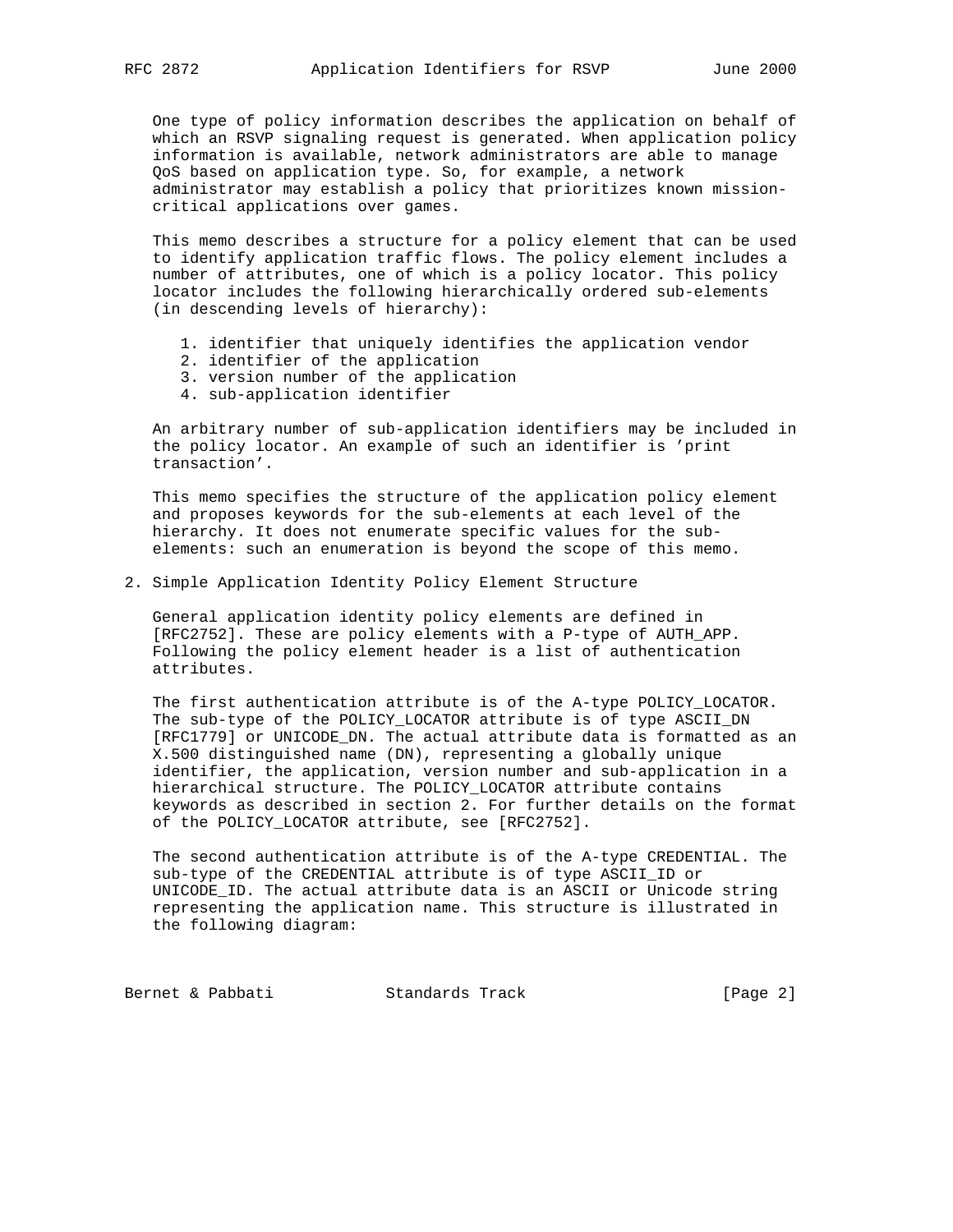| -+-+-+-+-+-+-+-+-+-+-+                                       |  |                           |              |
|--------------------------------------------------------------|--|---------------------------|--------------|
| PE Length (8)                                                |  | $P$ -type = AUTH APP      |              |
|                                                              |  |                           |              |
| Attribute Length                                             |  | $A$ -type =               | $Sub-type =$ |
|                                                              |  | POLICY LOCATOR            | ASCII DN     |
|                                                              |  |                           |              |
| Application policy locator attribute data in X.500 DN format |  |                           |              |
| (see below)                                                  |  |                           |              |
|                                                              |  | -+-+-+-+-+-+-+-+-+-+-+-+- |              |
| Attribute Length                                             |  | $A$ -type =               | $Sub-type =$ |
|                                                              |  | CREDENTIAL                | ASCII ID     |
| $-+ - + - + - +$                                             |  |                           |              |
| Application name as ASCII string                             |  |                           |              |
| $(e,q.$ SAP.EXE)                                             |  |                           |              |
| -+-+-+-+-+-+-+-+-+-+-                                        |  |                           |              |

The following keywords are recommended although others MAY be used:

 Key Attribute -------------- GUID Globally Unique Identifier (optional) APP Application Name VER Application Version Number SAPP Sub Application (optional)

The following are examples of conformant policy locators:

"APP=SAP, VER=1.1, SAPP=Print"

"GUID=http://www.microsoft.com/apps, APP=MyApplication, VER=1.2.3"

 The APP, VER and SAPP attributes SHOULD describe the application to a human reader in as unique and unambiguous a way as possible. The GUID attribute MAY be used when absolute uniqueness of application identification is required and its contents MUST be an identifier from a globally-unique source (e.g. domain names as assigned by the corresponding registration authorities). Note that publication of the chosen identifiers in a suitable format is strongly encouraged.

Bernet & Pabbati Standards Track [Page 3]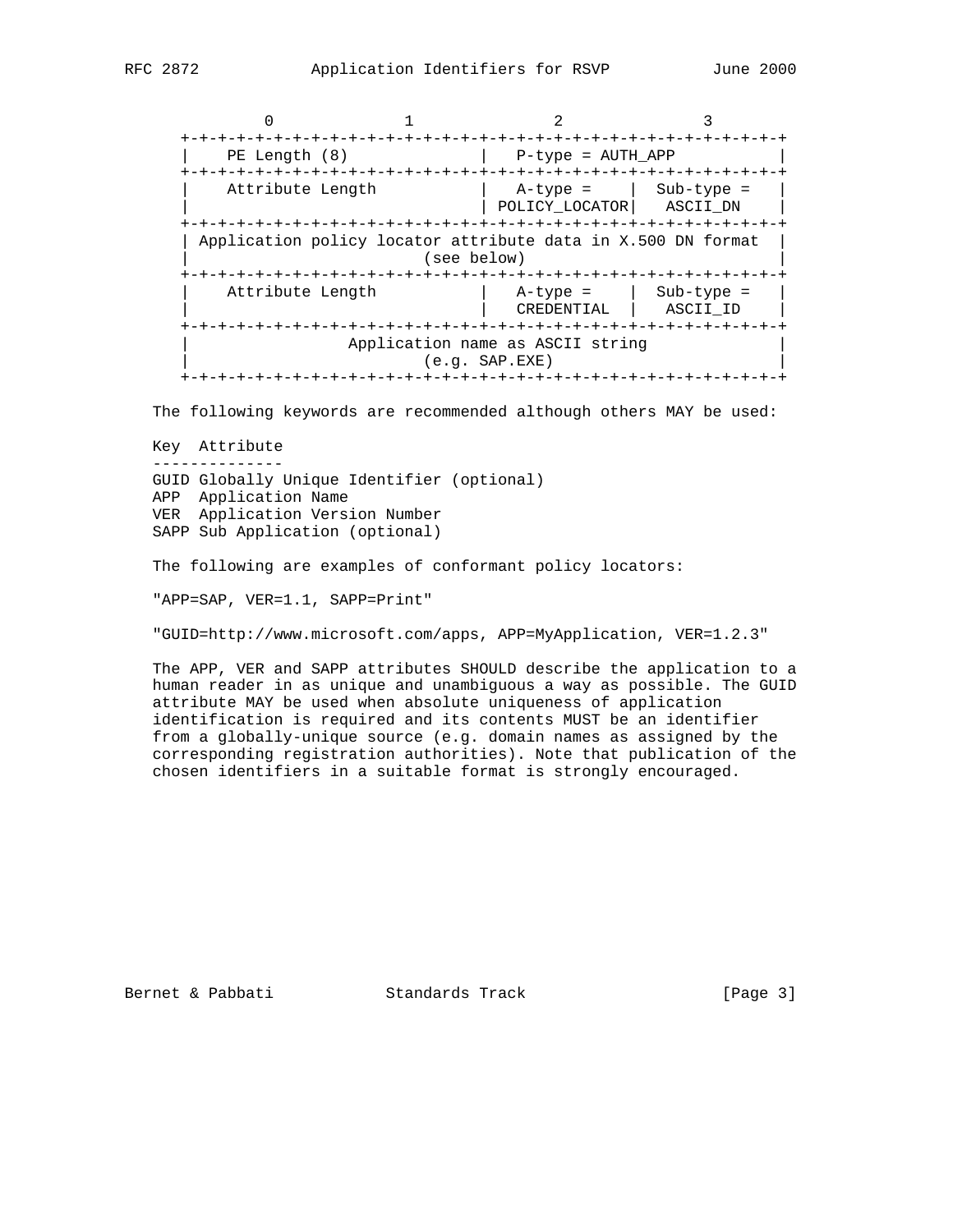3. Security Considerations

 The proposed simple policy element does not guarantee that element is indeed associated with the application it claims to be associated with. In order to provide such guarantees, it is necessary to sign applications. Signed application policy elements may be proposed at a future date. Note that, typically, the application policy element will be included in an RSVP message with an encrypted and authenticated user policy element. A level of security is provided by trusting the application policy element only if the user policy element is trusted.

 All RSVP integrity considerations apply to the message containing the application policy element.

- 4. References
	- [RFC2205] Braden, R., Zhang, L., Berson, L., Herzog, S. and S. Jamin, "Resource Reservation Protocol (RSVP) - Version 1 Functional Specification", RFC 2205, September 1997.
	- [RFC1779] Kille, S., "A String Representation of Distinguished Names", RFC 1779, March 1995.
	- [RFC2752] Yadav, S., Yavatkar, R., Pabbati, R,. Ford, P., Moore, T. and S. Herzog, "Identity Representation for RSVP", RFC 2752, January 2000.
	- [ASCII] Coded Character Set -- 7-Bit American Standard Code for Information Interchange, ANSI X3.4-1986.
	- [UNICODE] The Unicode Consortium, "The Unicode Standard, Version 2.0", Addison-Wesley, Reading, MA, 1996.
	- [RFC2119] Bradner, S., "Key words for use in RFCs to Indicate Requirement Levels", BCP 14, RFC 2119, March 1997.
- 5. Acknowledgments

 Thanks to Tim Moore, Shai Mohaban, Andrew Smith, Ulrich Homann and other contributors to the IETF's RAP WG for their input.

Bernet & Pabbati Standards Track [Page 4]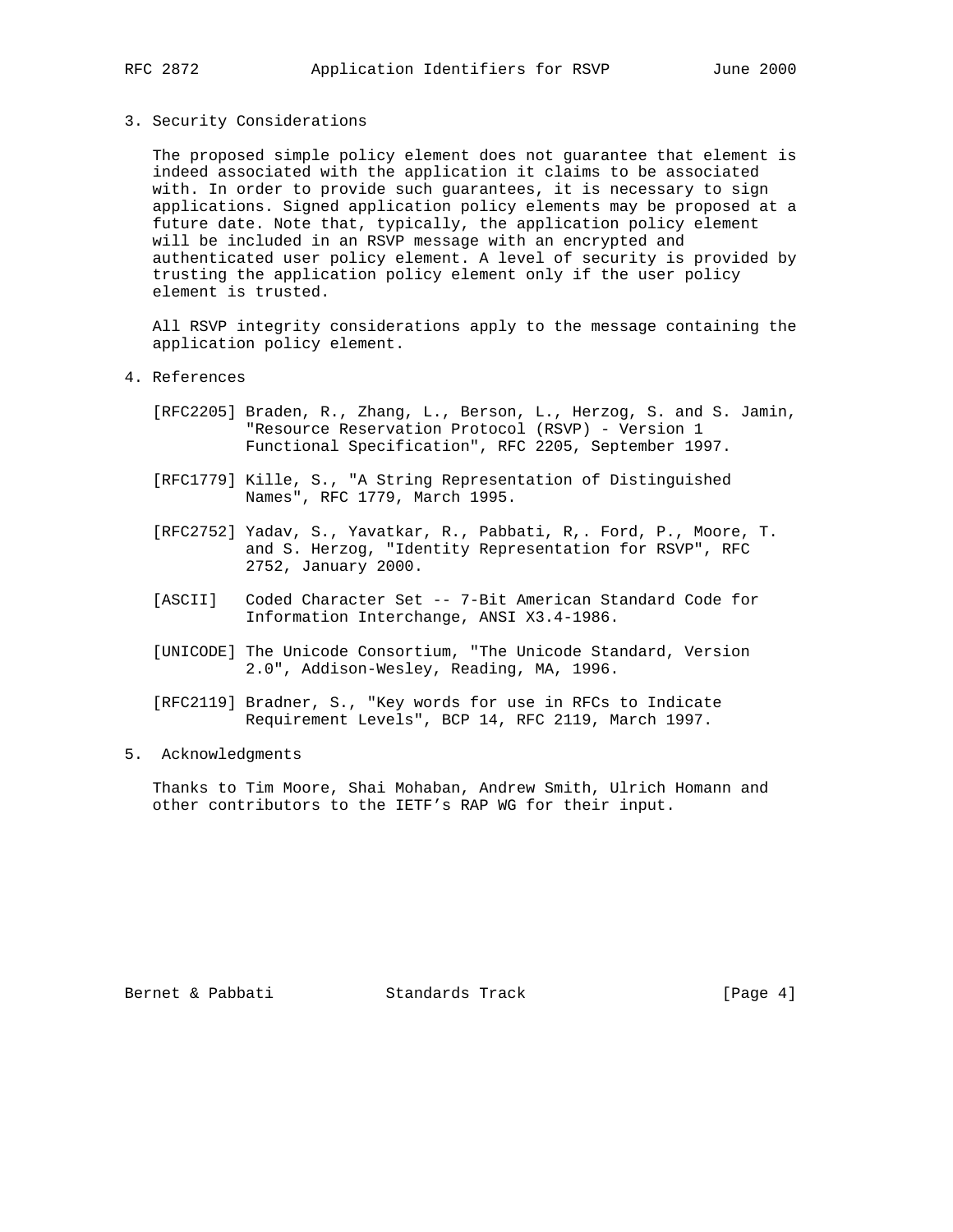6. Authors' Addresses

 Yoram Bernet Microsoft One Microsoft Way Redmond, WA 98052

 Phone: (425) 936-9568 EMail: yoramb@microsoft.com

 Ramesh Pabbati One Microsoft Way Redmond, WA 98052

EMail: rameshpa@microsoft.com